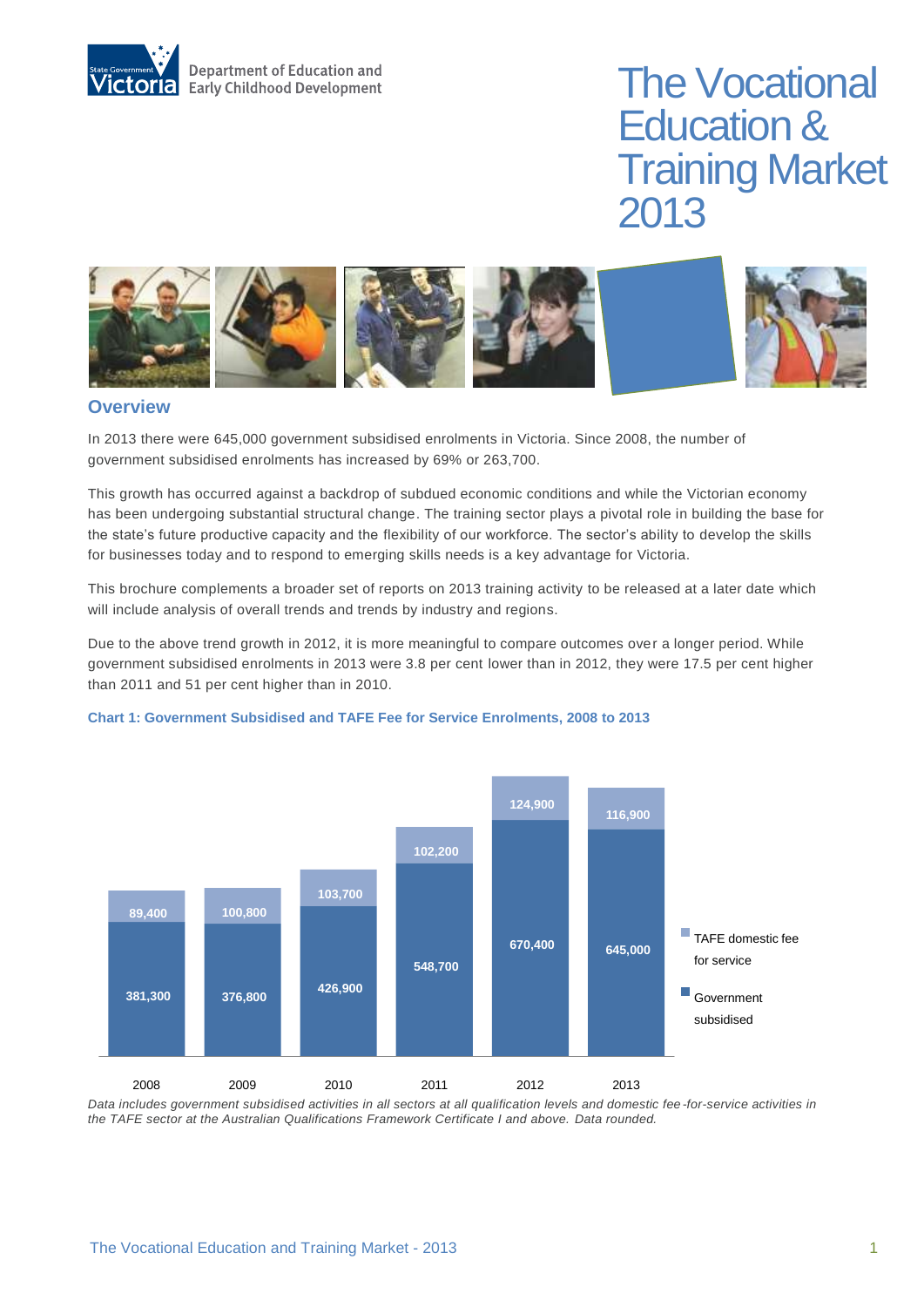

## **Government Subsidised Training Delivery**

Between 2008 and 2013 the number of government subsidised enrolments increased by 69 per cent. In 2013 there were 645,000 government subsidised enrolments delivered by training providers to 484,300 students over 183.1 million hours.

### **Table 1: Government Subsidised VET Delivery, 2008 to 2013**

|                          | 2008    | 2009    | 2010    | 2011    | 2012    | 2013    |
|--------------------------|---------|---------|---------|---------|---------|---------|
| <b>Course enrolments</b> | 381,300 | 376,800 | 426,900 | 548,700 | 670,400 | 645,000 |
| <b>Students</b>          | 294,700 | 299,600 | 339,200 | 430,300 | 509,800 | 484,300 |
| <b>Hours (million)</b>   | 87.4    | 95.6    | 112.4   | 146.9   | 188.8   | 183.1   |

|                          | % change<br>2008-2013 | % change<br>2009-2013 | % change<br>2010-2013 | % change<br>2011-2013 | % change<br>2012-2013 |
|--------------------------|-----------------------|-----------------------|-----------------------|-----------------------|-----------------------|
| <b>Course enrolments</b> | 69%                   | 71%                   | 51%                   | 18%                   | -4%                   |
| <b>Students</b>          | 64%                   | 62%                   | 43%                   | 13%                   | -5% l                 |
| <b>Hours (million)</b>   | 110%                  | 92%                   | 63%                   | 25%                   | $-3%$                 |

The significant growth in government subsidised training activity up to 2012 was not always in areas of industry and economic need. In response, the Victorian Government released the *Refocusing Vocational Training* (RVT) in Victoria reform package in May 2012.

Under RVT, government subsidies have been rebalanced to direct public investment in training to where it is most needed.

The highest subsidy levels are allocated to courses where their contribution to the economy is assessed as high, and where government subsidy is seen as essential to enable delivery of and participation in training.

Lower subsidy levels may indicate evidence of over-supply, or that less government support is required to promote training in these areas. For example, diplomas often attract lower subsidy rates in recognition of the greater private benefits flowing to students from completing these qualifications and because students can access financial support through VET FEE-HELP to meet upfront costs.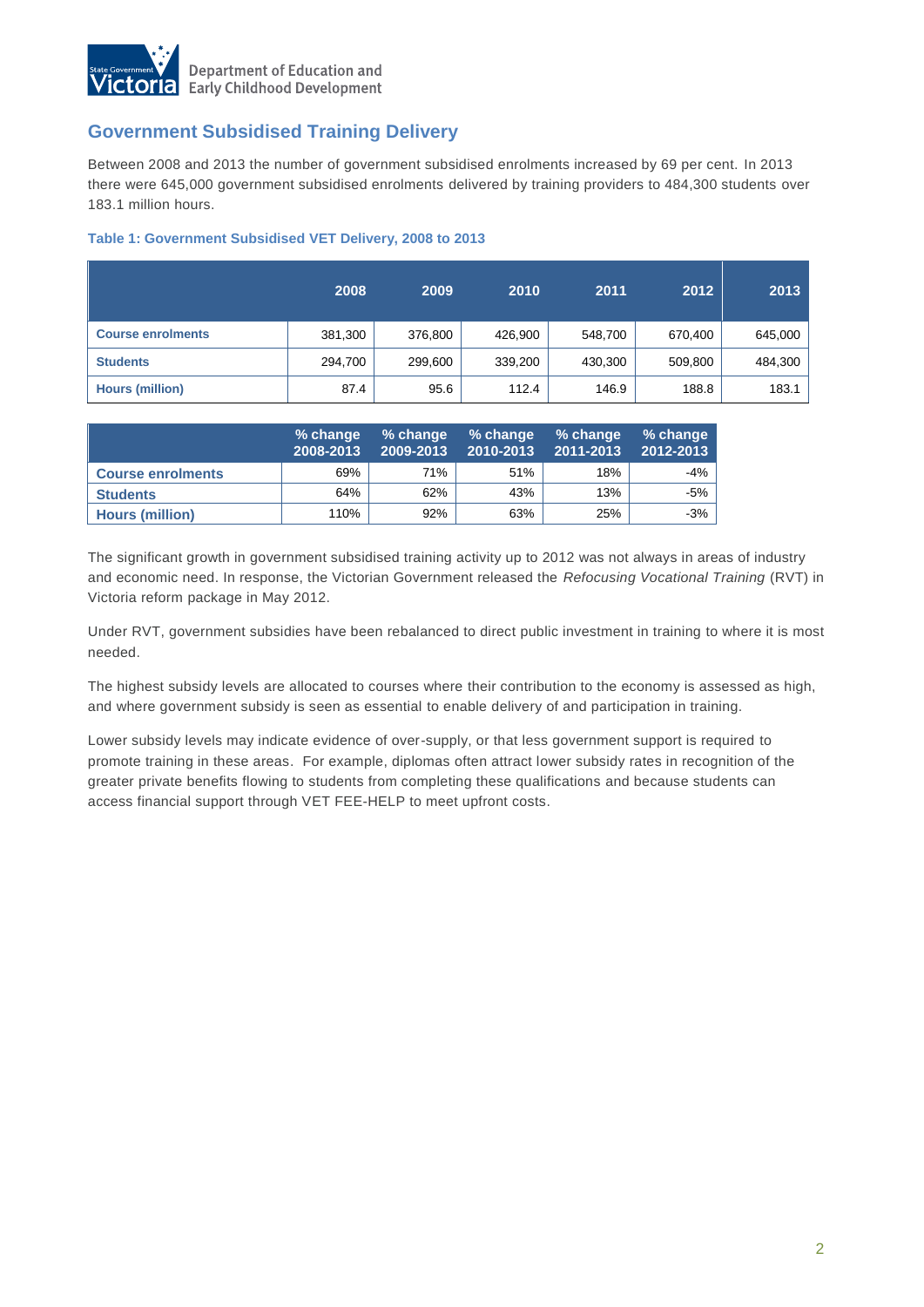

## **Alignment of Training to Industry Skills Needs**

The demand driven system for vocational training allows businesses, students and training providers to respond to the changing needs of the economy. The chart below shows employment and government subsidised enrolments. An analysis of 2013 data shows a high alignment between the share of employment and the share of training delivery in Victoria's largest industries; 60 per cent of training is delivered in the six highest employing industries which account for 59 per cent of all Victorian jobs.



#### **Chart 2: Industry share of Victorian employment and vocational training 2013**

Specific parts of the training market may also be designated as "in shortage" or "specialised". Occupations included in these categories include aged and disability care workers, childcare workers, electricians, motor mechanics and nurses. Identifying occupations in this way offers students and training providers further information about how their training can match with current employment trends.

There has also been a marked increase in training in areas of critical importance to the Victorian economy with training in "in shortage" and "specialised" areas seeing strong activity growth.

Government subsidised enrolments in "in shortage" occupations have increased by 96,200 or 123 per cent between 2008 and 2013. Even in comparison to the unusually high level of delivery in 2012, 2013 recorded an increase of 22,800 or 15 per cent on 2012 results. Government subsidised enrolments in specialised occupations also increased between 2008 and 2013 by 33,800 or 60 per cent. Between 2012 and 2013 government subsidised enrolments in specialised occupations increased by 10,800 or 14 per cent. Training in these critical areas now accounts for 41 per cent of all industry specific\* government subsidised enrolments in 2013.

*\* Industry specific excludes enrolments in foundation skills, educational pathways and low-level LOTE courses*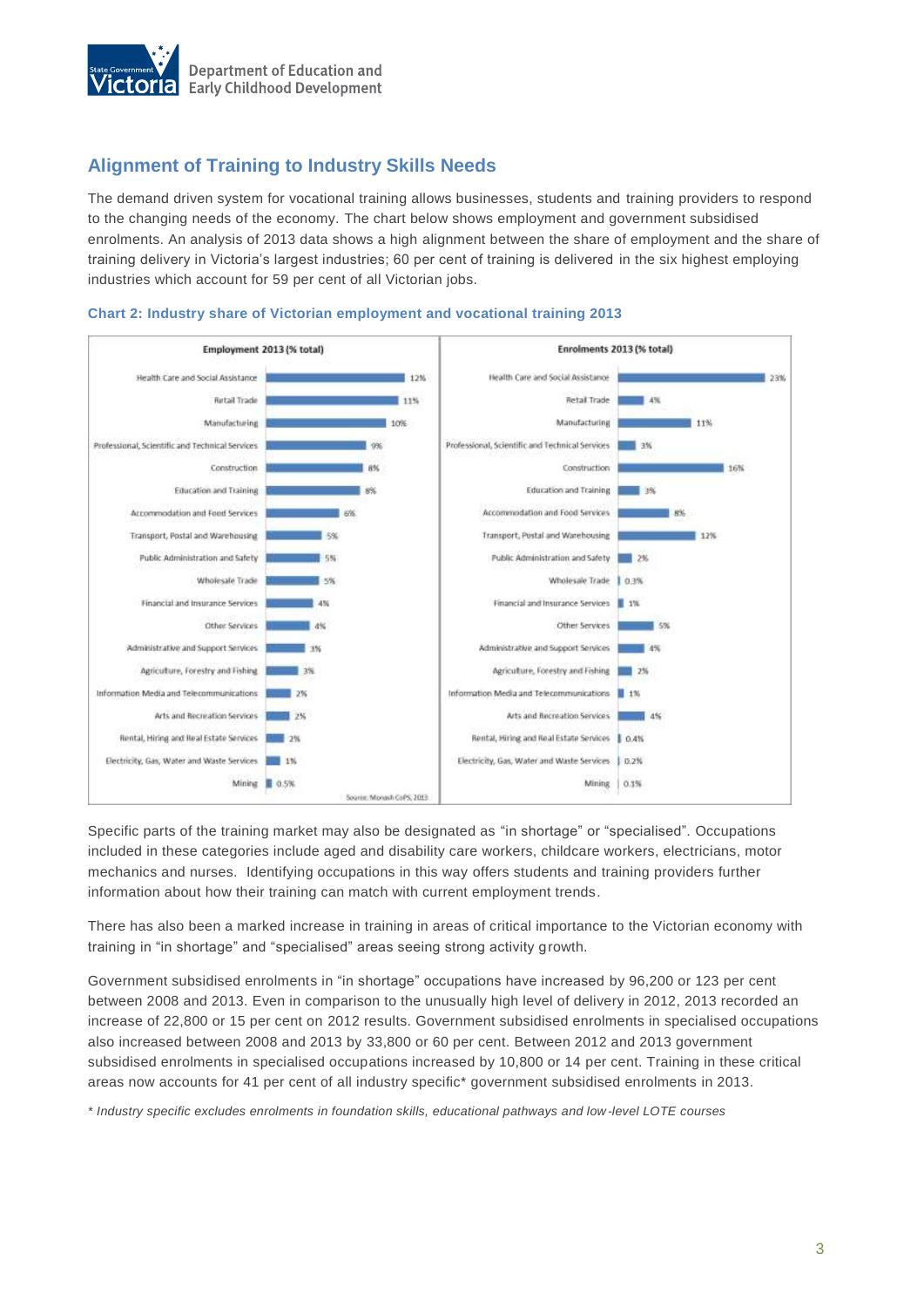

### **Chart 3: Government subsidised enrolments in "in shortage" or specialised skill occupations, 2008 to 2013**



## **Profile of Vocational Education and Training Government Subsidy**

As mentioned previously, from July 2012 funding bands for government subsidised training were introduced. The allocation of funding within these bands is designed to better target areas of greatest public benefit and future jobs growth. Where there is not a strong need for Government support the training subsidies have been reduced.

Proportionally, there has been a marked shift in commencement patterns when comparing the 2013 results with pre-July 2012. In 2013, 69 per cent of all government subsidised commencing enrolments were in areas of highest value to the economy, represented by subsidy bands A and B (Chart 4). This compared with 49 per cent of commencements in subsidy bands A and B in pre-July 2012. Courses with less vocational outcome, or in labour market oversupply (Band D & E) represented 9 per cent of all government subsidised commencements in 2013, down from 31 per cent Pre-July 2012.



### **Chart 4: Commencing Enrolments by Funding Bands**

\*Pre-July 2012 refers to January to June 2012. Due to rounding the sum may not add up to 100 per cent.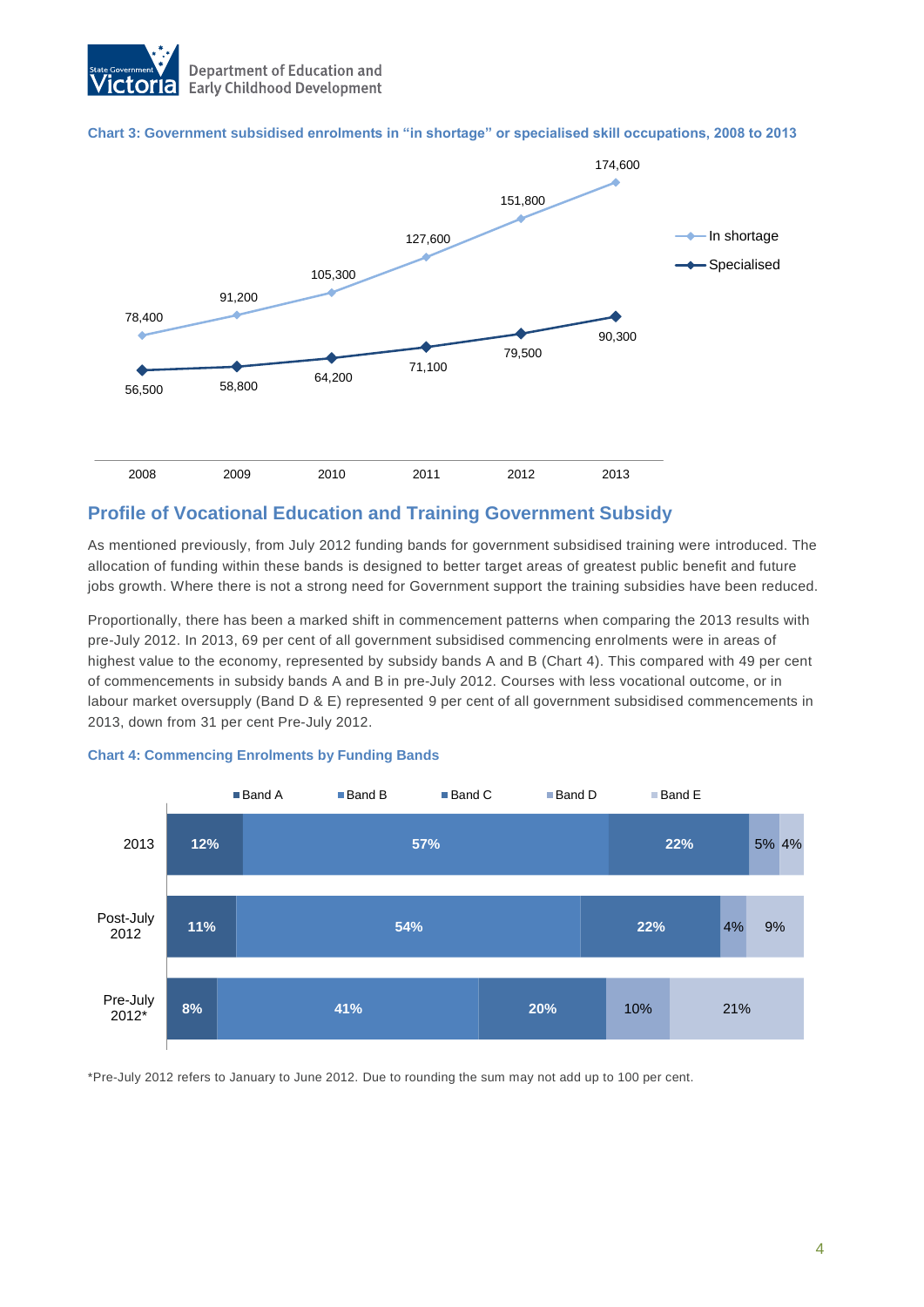

# **Apprenticeships**

The 2013 results show that there has been a decline in **Chart 5: Government Subsidised Enrolments by**  government subsidised enrolments for

Apprenticeships between 2012 and 2013. In line with national trends and reflecting in part subdued business conditions, Apprenticeships have declined by 1,800 or 4 per cent.

# **Apprentices, 2008 to 2013**



# **Traineeships**

The 2013 results show that there has been a decline in **Chart 6: Government Subsidised Enrolments by**  government subsidised enrolments for Traineeships between 2012 and 2013. Traineeships have declined by 30,900 or 35 per cent, mostly in courses that are subsidised in the lowest funding band (D and E), which reflects the previous oversupply of training.

# **Traineeships, 2008 to 2013**



## **Learners facing barriers**

While we are seeing evidence of the realignment of the vocational training sector, learners facing barriers are increasing their participation in training. The 2013 results show that there were increases in the numbers of each learner cohort. The number of unemployed students showed the largest increase across the cohorts between 2012 and 2013 with 14 per cent growth and even higher between 2011 and 2013 with a 51 per cent increase.

### **Table 2: Number of Government Subsidised Students by Learners Facing Barriers\*, 2008 to 2013**

|                            | 2008   | 2009   | 2010   | 2011   | 2012    | 2013    |
|----------------------------|--------|--------|--------|--------|---------|---------|
| Indigenous                 | 4,400  | 4,300  | 4,800  | 5,600  | 6,200   | 6,500   |
| Students with a disability | 23,900 | 23,600 | 27,200 | 34,100 | 40,300  | 40,500  |
| <b>CALD</b>                | 58,100 | 62.100 | 70,600 | 97,300 | 126,400 | 137,500 |
| <b>Unemployed</b>          | 41,800 | 50,200 | 62,500 | 89,300 | 118,500 | 134,800 |

### **Change in numbers of Learners Facing Barriers**

|                            | % change<br>2008-2013 | % change<br>2009-2013 | % change<br>2010-2013 | % change<br>2011-2013 | % change<br>2012-2013 |
|----------------------------|-----------------------|-----------------------|-----------------------|-----------------------|-----------------------|
| Indigenous                 | 49%                   | 50%                   | 35%                   | 16%                   | 5%                    |
| Students with a disability | 69%                   | 71%                   | 49%                   | 18%                   | $1\%$                 |
| <b>CALD</b>                | 136%                  | 121%                  | 95%                   | 41%                   | 9%                    |
| Unemployed                 | 223%                  | 169%                  | 116%                  | 51%                   | 14%                   |

\*Numbers in the above cohort groups are not mutually exclusive. CALD – Culturally and Linguistically Diverse

5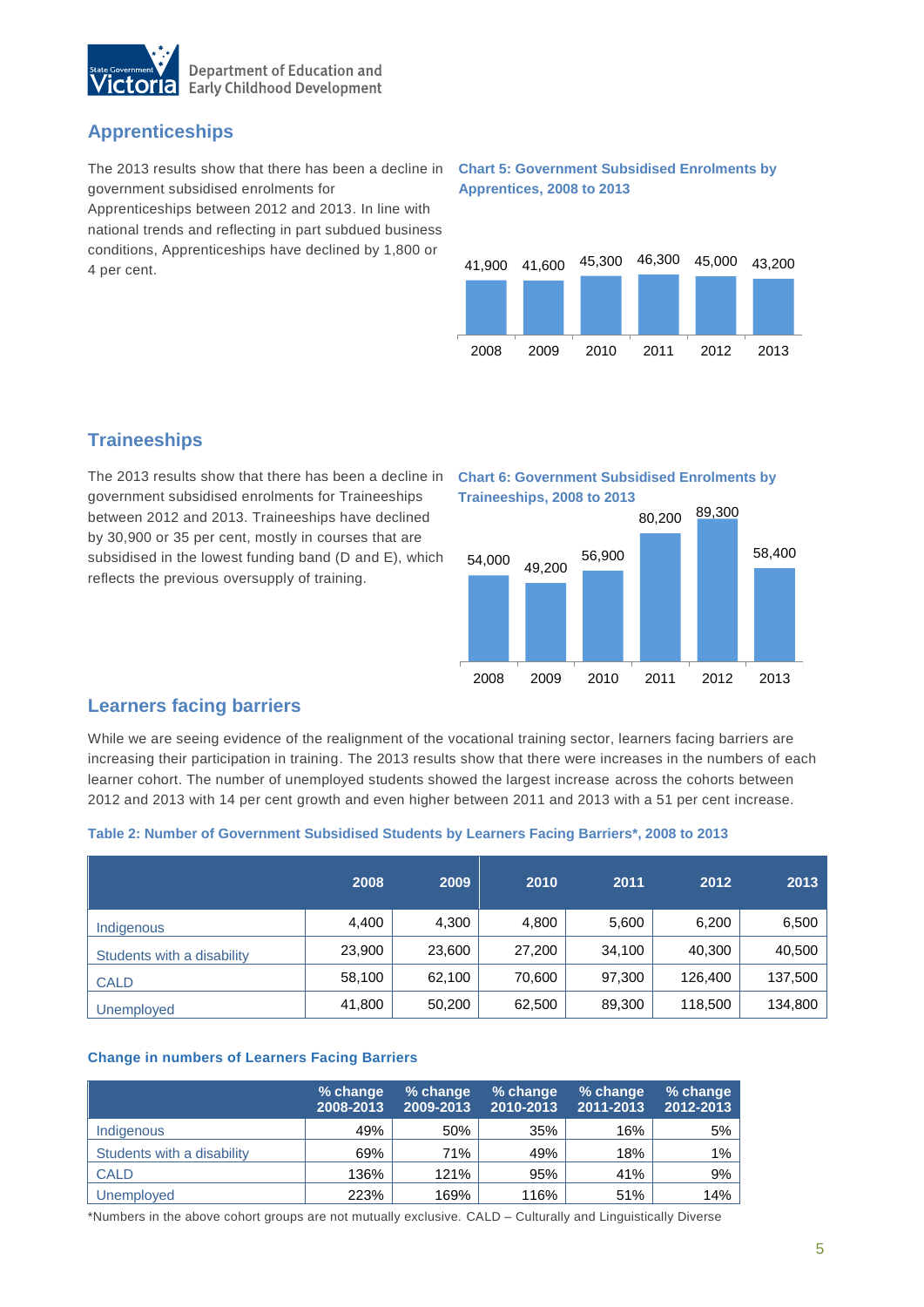

## **Participation in training across Victoria**

In 2013 all areas of Victoria, except Eastern Metropolitan Melbourne, had a participation rate above 10 per cent, with Barwon South Western and the Hume areas having the highest at 15 per cent. Between 2008 and 2013 nearly all areas across the State experienced an increase in the participation rate of 15 to 64 year olds in vocational training.





## **Provider type**

Government subsidised training is provided by a broad range of providers, from small private RTOs to large TAFEs that have multiple campuses across the State.

Through the implementation of the Government's response to the TAFE Reform Panel's recommendations, TAFE institutes are being supported to transition to a more sustainable basis so that they can continue to meet the needs of learners and industry by improving educational outcomes. There has been generally strong performance by Victoria's TAFEs in the delivery of vocational training, between 2008 to 2013 delivery increased by 15 per cent.

#### **Government subsidised delivery by provider type, enrolments**

|                                 | 2008    | 2009    | 2010    | 2011    | 2012    | 2013    |
|---------------------------------|---------|---------|---------|---------|---------|---------|
| Learn Local                     | 73,800  | 68,300  | 63,800  | 64,600  | 80,200  | 73,500  |
| <b>Private RTOs</b>             | 54,000  | 57,400  | 99,800  | 220,700 | 308,800 | 312,000 |
| <b>Dual Sector Universities</b> | 72,400  | 68,500  | 76,300  | 69,900  | 68,100  | 51,500  |
| <b>TAFE</b>                     | 181,100 | 182,600 | 187,000 | 193,600 | 213,300 | 207,900 |
| <b>Total</b>                    | 381,300 | 376,800 | 426,900 | 548,700 | 670,400 | 645,000 |

**Percentage share of government subsidised enrolments by provider type, 2008 to 2013**

|                                           | 2008 | 2009 | 2010 | 2011 | 2012 | 2013 |
|-------------------------------------------|------|------|------|------|------|------|
| Learn Local                               | 19%  | 18%  | 15%  | 12%  | 12%  | 11%  |
| <b>Private RTOs</b>                       | 14%  | 15%  | 23%  | 40%  | 46%  | 48%  |
| <b>Dual Sector</b><br><b>Universities</b> | 19%  | 18%  | 18%  | 13%  | 10%  | 8%   |
| <b>TAFE</b>                               | 47%  | 48%  | 44%  | 35%  | 32%  | 32%  |
| <b>Total</b>                              | 100% | 100% | 100% | 100% | 100% | 100% |